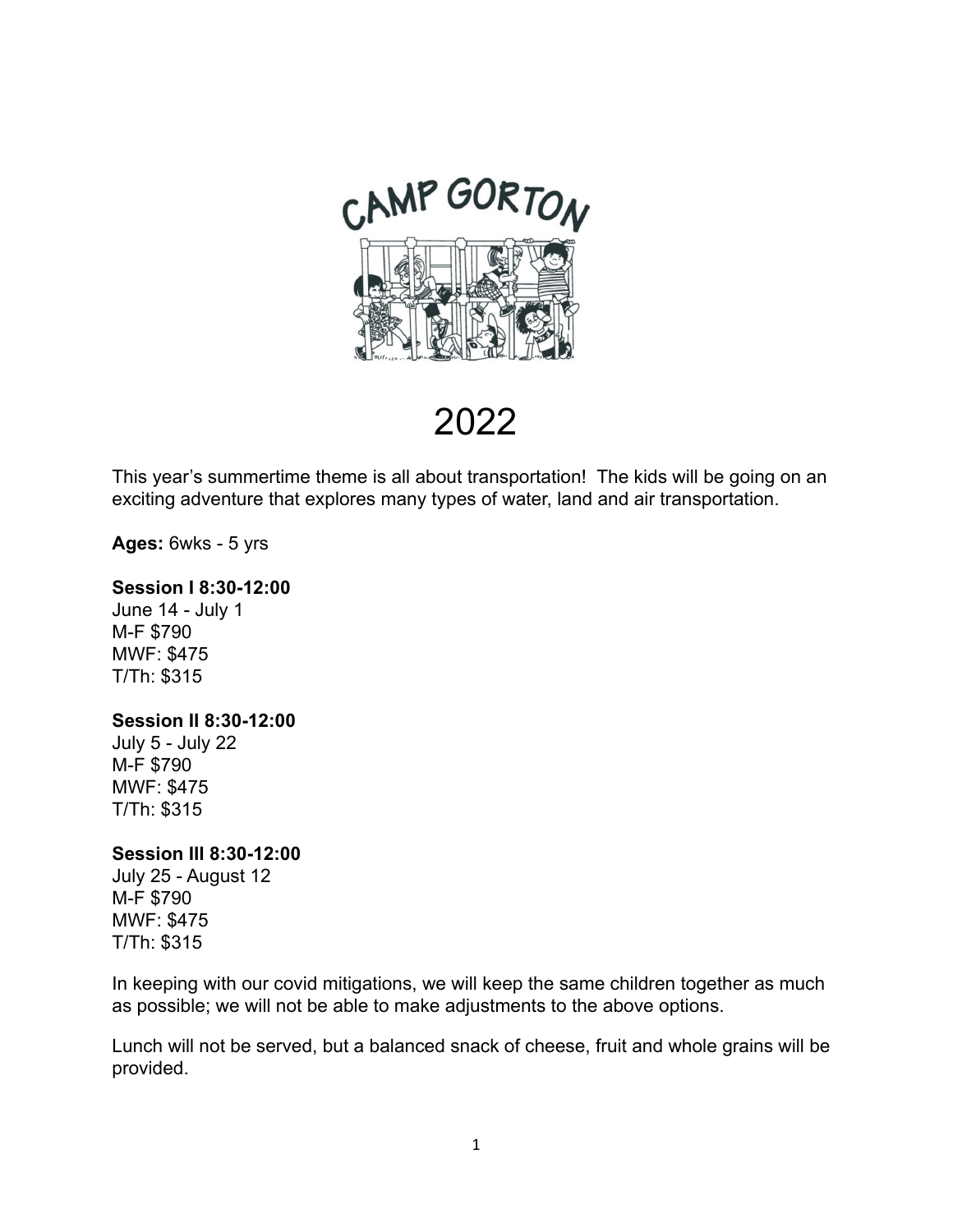## **\*\*CURRENT 2021-2022 PARENTS\*\***

\*If your child was enrolled in the 2020-2021 school year at the GCLC and your child's information is still valid (medical, birth certificate, contact info) your Camp Gorton registration is complete when you answer the first question on page 3. If your information has changed or you are new, please complete the entire packet.

## 1. REGISTRATION FORMS:

Please complete pages 3-10 of this Registration Packet and return.

2. MEDICAL: Please take your DHS medical form and lead questionnaire to your child's doctor to complete and return.

Childhood Lead Risk Assessment Questionnaire signed and dated by child's physician. LEAD SCREENING IS REQUIRED FOR ALL CHILDREN SIX MONTHS AND OLDER WITH A PHYSICIAN'S SIGNATURE. A TB TEST IS ALSO REQUIRED FOR ALL CHILDREN ONE YEAR OLD AND OVER. IF YOUR CHILD'S PHYSICIAN ELECTS NOT TO ADMINISTER A LEAD TEST OR A TB TEST, WE MUST HAVE A NOTE ON FILE.

3. Photocopy of child's birth certificate – as required by DCFS. Please make a copy of your child's birth certificate and return.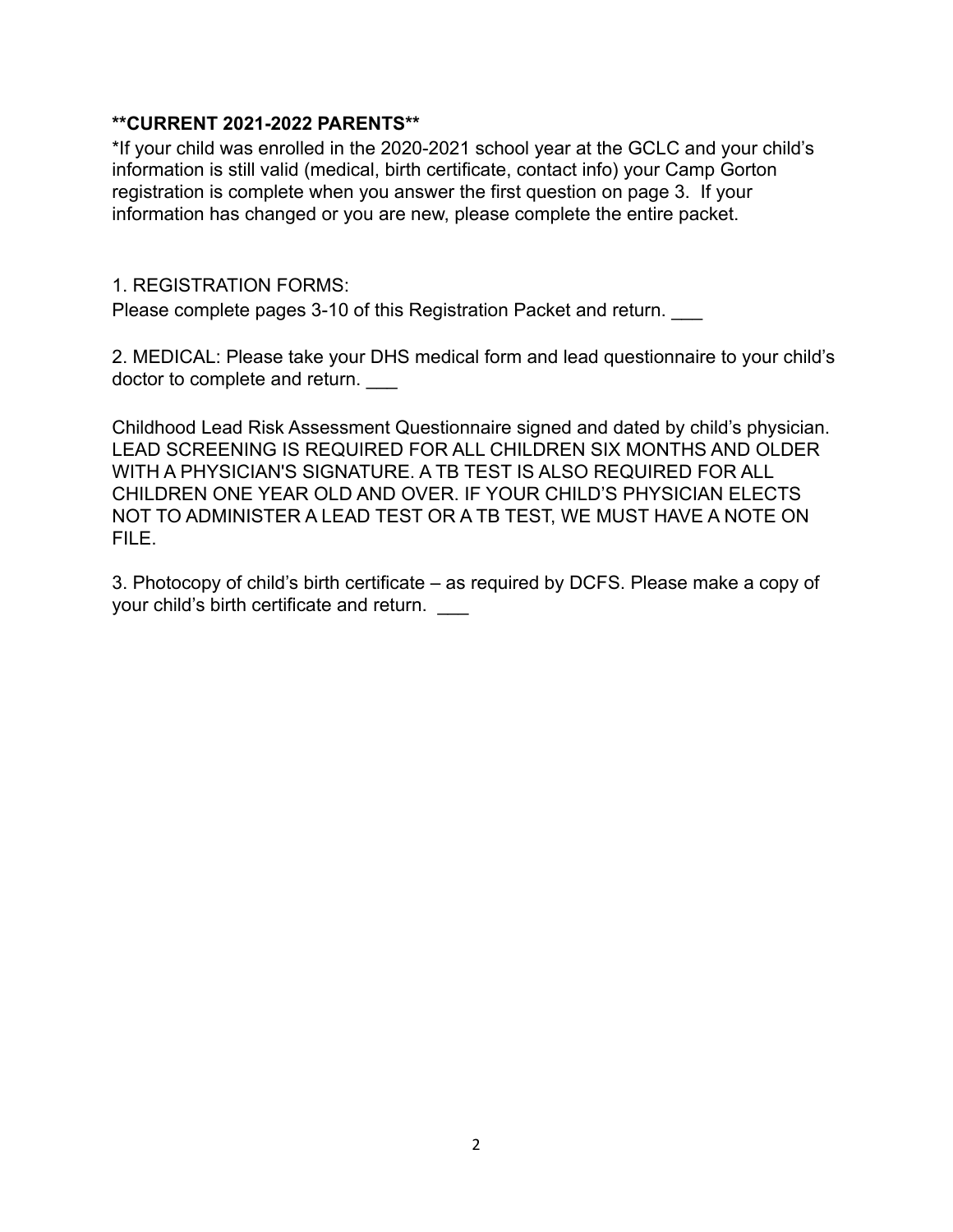I, \_\_\_\_\_\_\_\_\_\_\_\_\_\_\_\_\_\_\_\_\_\_\_confirm all below information is the same as 2021-2022<br>school year registration forms\_\_\_\_(check if applicable).

| Last Name____________________                                      |           |
|--------------------------------------------------------------------|-----------|
|                                                                    |           |
|                                                                    | $ZIP$ ___ |
|                                                                    |           |
| Mother Cell:_______________________                                |           |
| Father Cell:________________________                               |           |
|                                                                    |           |
|                                                                    |           |
|                                                                    |           |
|                                                                    |           |
|                                                                    |           |
| Gender: Male Female                                                |           |
|                                                                    |           |
| $\begin{array}{c}\n\text{DOB}\n\end{array}$                        |           |
| Gender: Male Female                                                |           |
|                                                                    |           |
|                                                                    |           |
|                                                                    |           |
| $\begin{array}{c}\n\text{DOB}\n\end{array}$<br>Gender: Male Female |           |
|                                                                    |           |
| <b>EMERGENCY CONTACTS:</b>                                         |           |
|                                                                    |           |
|                                                                    |           |
|                                                                    |           |
|                                                                    |           |
|                                                                    |           |
|                                                                    |           |
|                                                                    |           |
|                                                                    |           |
|                                                                    |           |
|                                                                    |           |
| Name:                                                              |           |
|                                                                    |           |
|                                                                    |           |
|                                                                    |           |
|                                                                    |           |
| <b>MEDICAL INFORMATION:</b>                                        |           |
|                                                                    |           |
|                                                                    |           |
|                                                                    |           |
|                                                                    |           |
|                                                                    |           |
| Phone#:                                                            |           |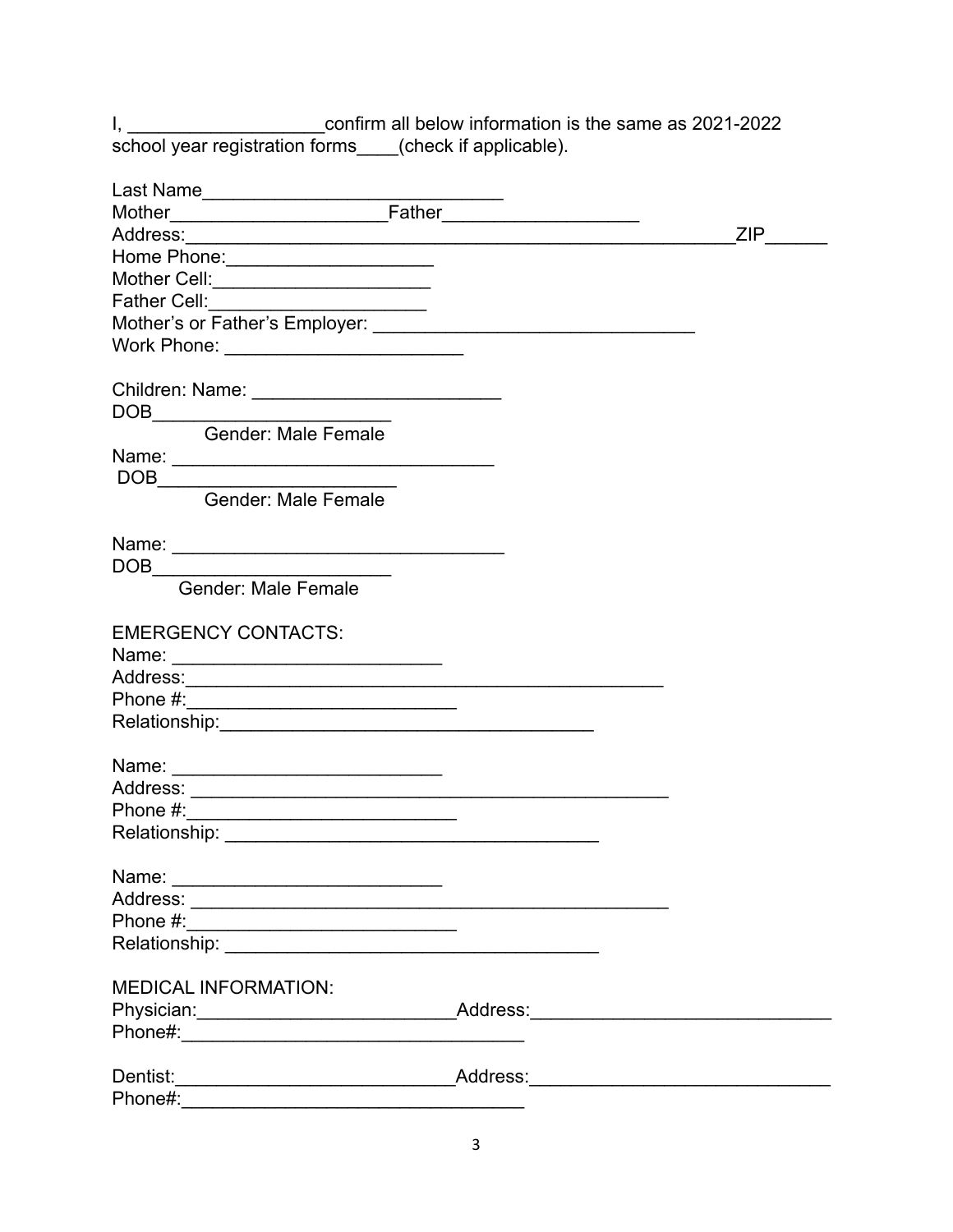Please provide any additional information that you believe your child's caregivers should be aware of regarding your child (i.e. allergies, extreme separation anxiety, health issues, custody arrangements, etc).

 $\mathcal{L}_\text{max} = \mathcal{L}_\text{max} = \mathcal{L}_\text{max} = \mathcal{L}_\text{max} = \mathcal{L}_\text{max} = \mathcal{L}_\text{max} = \mathcal{L}_\text{max} = \mathcal{L}_\text{max} = \mathcal{L}_\text{max} = \mathcal{L}_\text{max} = \mathcal{L}_\text{max} = \mathcal{L}_\text{max} = \mathcal{L}_\text{max} = \mathcal{L}_\text{max} = \mathcal{L}_\text{max} = \mathcal{L}_\text{max} = \mathcal{L}_\text{max} = \mathcal{L}_\text{max} = \mathcal{$  $\mathcal{L}_\text{max} = \mathcal{L}_\text{max} = \mathcal{L}_\text{max} = \mathcal{L}_\text{max} = \mathcal{L}_\text{max} = \mathcal{L}_\text{max} = \mathcal{L}_\text{max} = \mathcal{L}_\text{max} = \mathcal{L}_\text{max} = \mathcal{L}_\text{max} = \mathcal{L}_\text{max} = \mathcal{L}_\text{max} = \mathcal{L}_\text{max} = \mathcal{L}_\text{max} = \mathcal{L}_\text{max} = \mathcal{L}_\text{max} = \mathcal{L}_\text{max} = \mathcal{L}_\text{max} = \mathcal{$ 

# EMERGENCY AND MEDICAL PROCEDURES:

I have been informed of and agree to the following emergency and medical procedures: 1. In cases of illness, I will be called and required to pick up my child as soon as possible. If I cannot be reached, the Center will contact the emergency contacts I provided. I agree to provide at least 2 contacts. (initial\_\_\_\_\_)

2. In cases of simple injury (such as abrasion, skinned knee, splinters etc.), I understand the Center staff will perform routine hygienic procedures, such as washing wounds and applying bandages. I understand further, the Center staff will perform basic first aid procedures if the situation warrants such action. (initial  $\qquad)$ 

3. In cases requiring the attention of a physician (such as need for stitches or x-rays), I understand I will be called. If I, or the emergency contacts, cannot be reached, I request and give my permission for my child's doctor to be called and for that doctor to render any necessary treatment. I agree to assume financial responsibility for the doctor's care.  $(inicial$   $)$ 

4. In cases of medical emergency, I will be called immediately. If circumstances require, the paramedics will be called. The Center's staff will respond as necessary until the paramedics arrive. In the event that hospitalization is required, I give my consent for my child to be taken to Northwestern Lake Forest Hospital. I give my consent for treatment by a qualified physician at Northwestern Lake Forest Hospital. I agree to assume all financial responsibility for such treatment. (initial\_\_\_\_)

5. I agree to leave a telephone number where I or an emergency contact can be reached upon each visit to the Center. (initial \_\_\_\_)

6. To the best of my knowledge, my child has no condition, which restricts his/her full participation in the Center program. If, in the future, such restrictions should become necessary, I will inform the Center staff in writing of those restrictions. (initial  $\qquad$  ) 7. I understand that if the Center deems it appropriate for my child to have an aide, I the parent will provide the aide. I agree to assume all financial responsibility for said aide.

 $(inicial$   $)$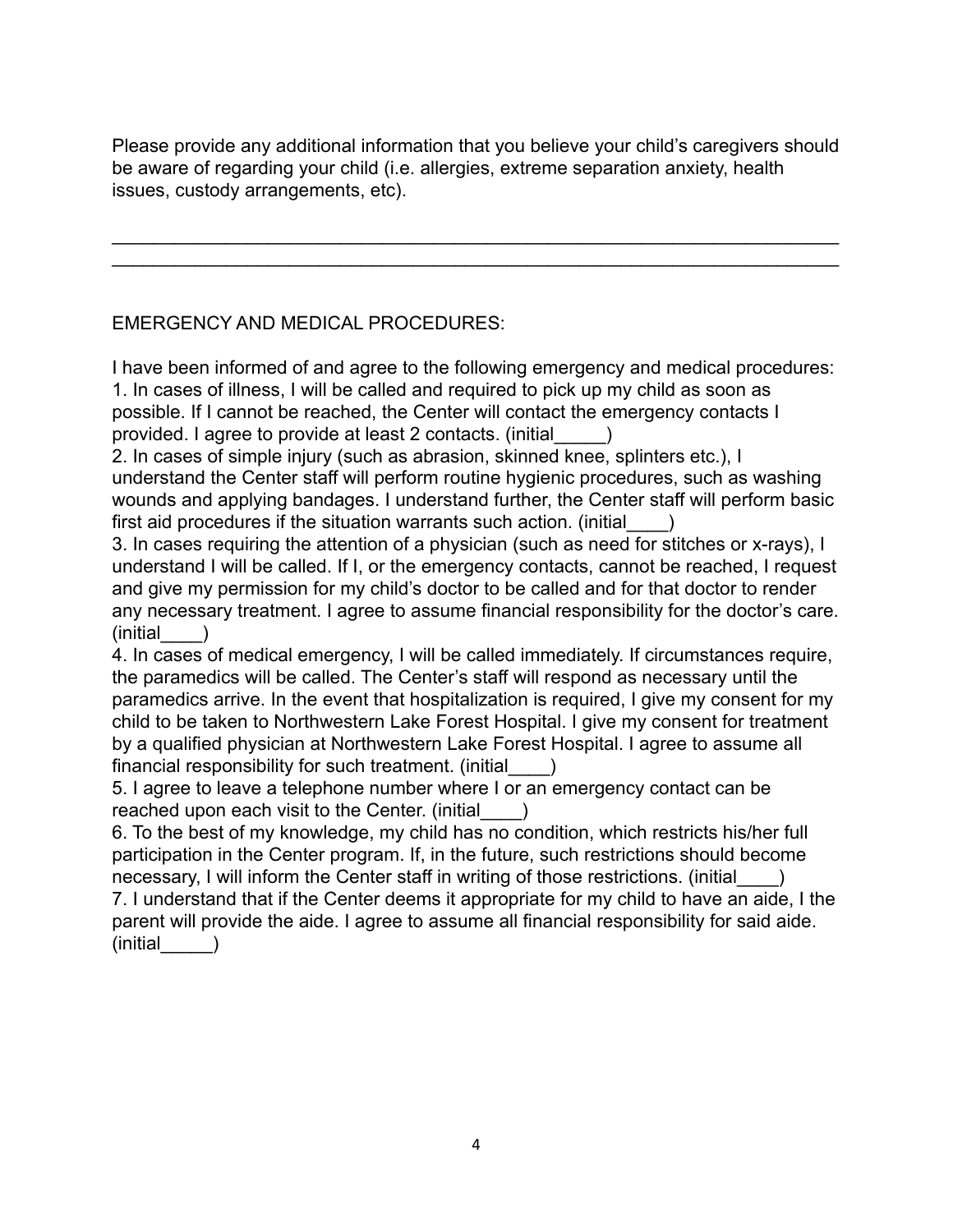#### PHOTO/VIDEO PERMISSION:

Yes, I give my permission for my child(ren) to be photo/video graphed for the Center's secret facebook page for the purpose of display at the Center or on the Gorton Community Center website. I understand that I would be contacted for my permission before a photograph would be released for the purpose of publicity outside the Center or Gorton Community Center website.

No, I do not give my permission for my child(ren) to be photo/video graphed at the Center.

#### EMAIL CONSENT:

| Please confirm that you consent to receive communications from the Center's director. |  |
|---------------------------------------------------------------------------------------|--|
| I understand that by providing the email address below.                               |  |
| Email address:                                                                        |  |
| Email address:                                                                        |  |

Gorton Children's Learning Center and Camp Gorton Drop-Off and Pick-Up Policy I agree to drop-off my child no earlier than 8:25 a.m and pick by 12:30 p.m. Please come to your child's classroom to sign them in and sign out at pick-up.

If I pick up my child late, I agree to pay \$10.00 for every 5 minutes I am late.

If I have not contacted the Gorton Children's Learning Center (GCLC) to notify them I am late within 15 minutes of the time I have reserved, the GCLC will call the emergency number I provided on the sign-in sheet. If I cannot be reached immediately, the GCLC will call the Emergency Contacts listed in my child's file.

*If my child's emergency contacts cannot be reached or are unavailable to pick up my child, the GCLC is required by DCFS regulations to notify the local law enforcement officials and DCFS.*

Signed:

| __    |  |  |  |
|-------|--|--|--|
| Date: |  |  |  |
|       |  |  |  |

| Gorton Children's Learning Center Hearing and Vision |                                                                                            |
|------------------------------------------------------|--------------------------------------------------------------------------------------------|
|                                                      | Parent of                                                                                  |
|                                                      | understand that I am responsible for having my child's hearing and vision tested at age 3, |
| as indicated by DCFS regulations.                    | Date:                                                                                      |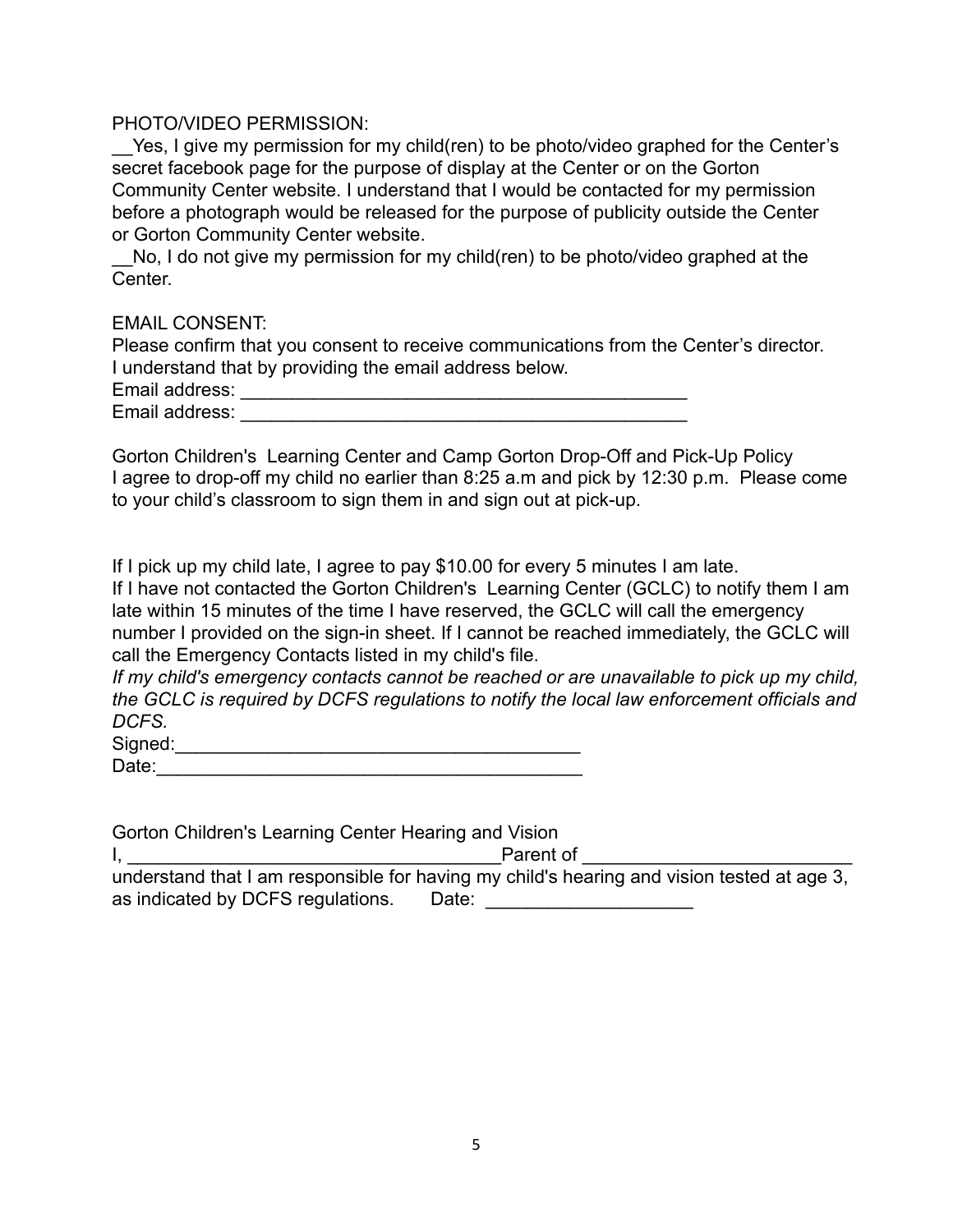## VERIFICATION OF RECEIPT: CFS 581

Rev. 12/2000

#### State of Illinois

Illinois Department of Children and Family Services

# VERIFICATION OF RECEIPT

 $I/WE, \_\_\_\_\_\_\_\_$ 

Please Print Name(s)

| parent(s) of           | , hereby |
|------------------------|----------|
| certify that I/we have |          |

Name(s) of Child(ren)

received a copy of a summary of licensing standards printed by the Illinois Department of Children and Family Services.

\_\_\_\_\_\_\_\_\_\_\_\_\_\_\_\_\_\_\_\_\_\_\_\_\_\_\_\_\_\_\_\_\_\_\_\_\_\_\_\_\_\_\_\_\_ \_\_\_\_\_\_\_\_\_\_\_\_\_\_\_\_\_

| Signature of Parent | Date |
|---------------------|------|
|---------------------|------|

Note: the summary of licensing standards printed by the Illinois Department of Children and Family Services is found at the reception desk and on the Learning Center website.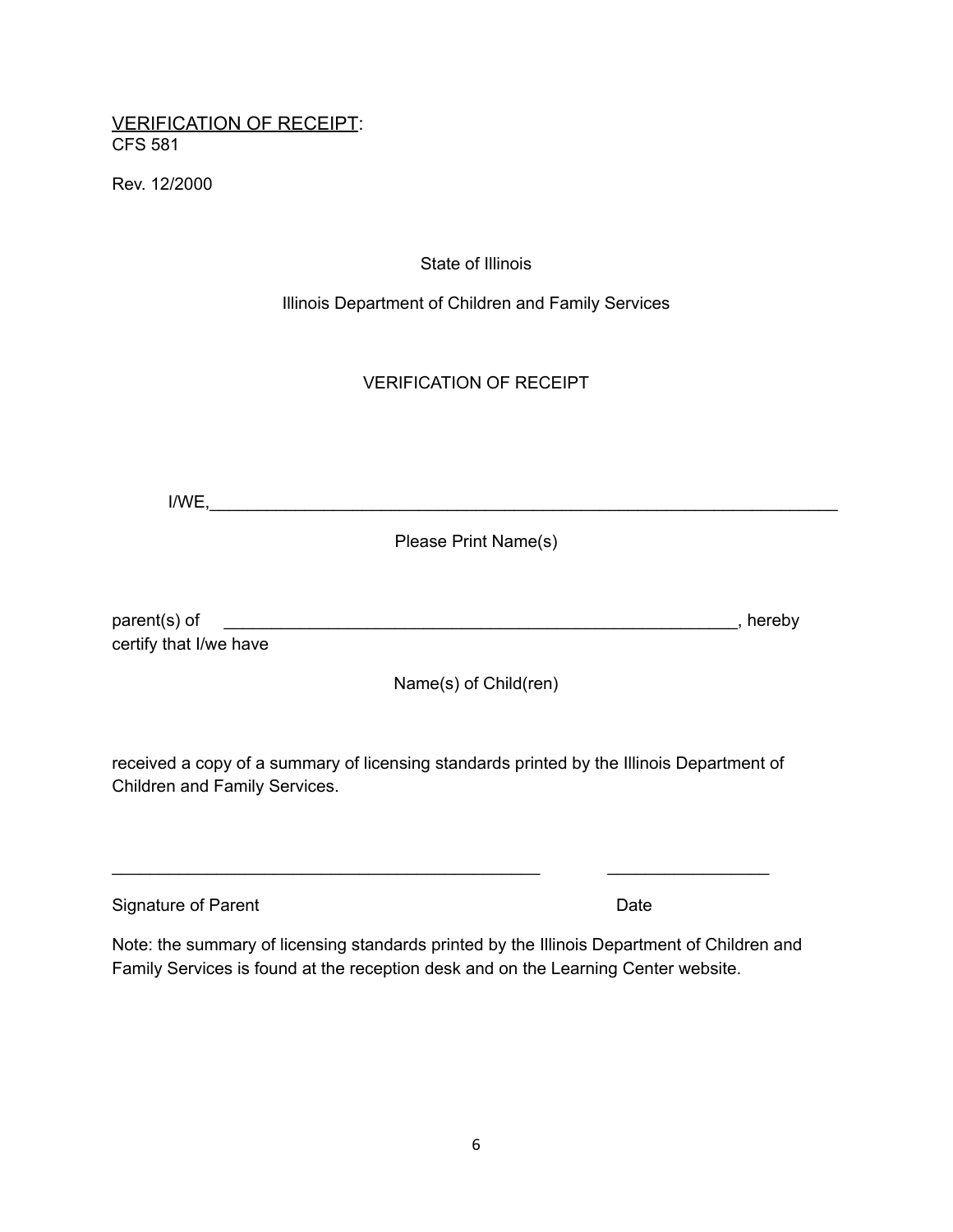\*Registration forms must be turned into the Gorton Children's Learning Center no later than 1 week prior to the start of your child's camp start date.

State law requires actual signatures and paper copies of these forms and birth certificate copies to remain on file at the Center.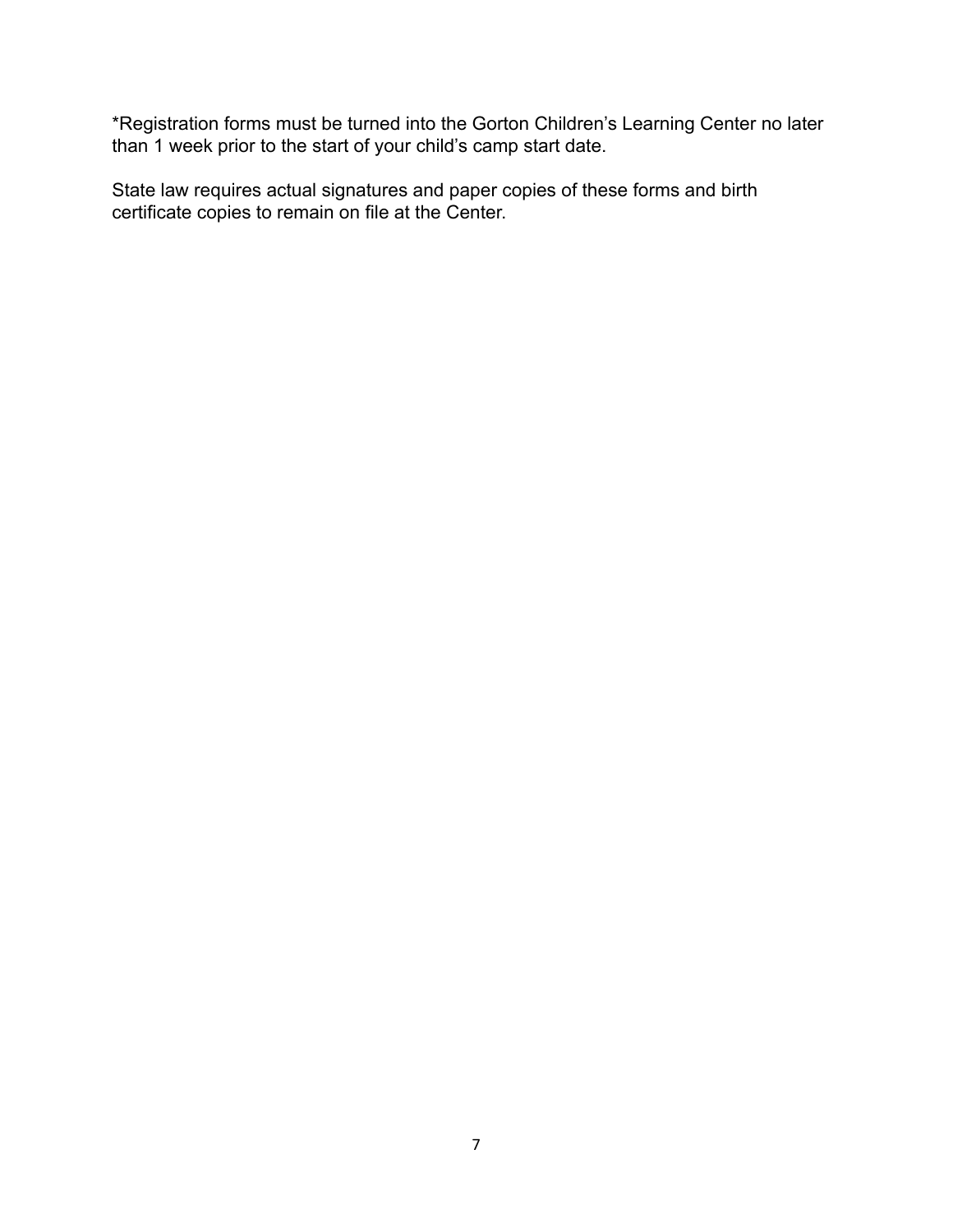We will be implementing safety precautions and social distancing strategies in response to the COVID-19 pandemic in compliance with the current state and DCFS guidelines. These precautions are subject to change as the situation progresses.

Please keep in mind:

Your child over the age of 2 years will be encouraged, but not required to wear a facial mask.

Each classroom of children will not be mixed with other groups in other classrooms.

- We will stagger playground times and keep groups separate for special activities such as snack, and librarian visits
- The same teachers will be with your child during their time at the GCLC
- Teachers feeding young babies who are bottle fed will wear protective smocks, masks and gloves when bottle feeding each baby.
- Staff will be washing hands frequently with the children. Handwashing details are posted outside classroom doors.
- High contact surfaces will be disinfected frequently. Toys that are soiled will be removed and placed in a separate bin until they can be disinfected with bleach.

Hand sanitizers will be available where you sign in at the reception desk.

Each morning you will sign a verification on the attendance sheet indicating that you have checked your child for fever (anything over 100.4 degrees), rash, shortness of breath and coughing. During Phase IV, we are to keep a log of all persons in the center. If a member of the child's immediate household displays signs of COVID-19 please keep your child home. If we see signs of illness in a child we will use a non-contact thermometer to take the child's temperature and you will be notified to pick up your child. If you cannot pick your child up within 15 minutes we will contact the emergency caregivers on your registration form to pick up the child.

ISOLATION AND DISCHARGE OF SICK CHILDREN AND STAFF Any child or staff member suspected of having COVID-19 or diagnosed with COVID-19 shall be excluded from the facility pursuant to existing licensing standards regarding communicable disease, 89 Ill. Adm. Code 406, 407, and 408.

Symptoms of COVID-19 are fever (temperature greater than 100.4F/37C), chills, sore throat, runny nose, cough, shortness of breath, muscle aches, headache, vomiting and diarrhea. If the child or staff member is diagnosed with COVID-19, he or she is not to return to the child care facility until ALL three of the following are met: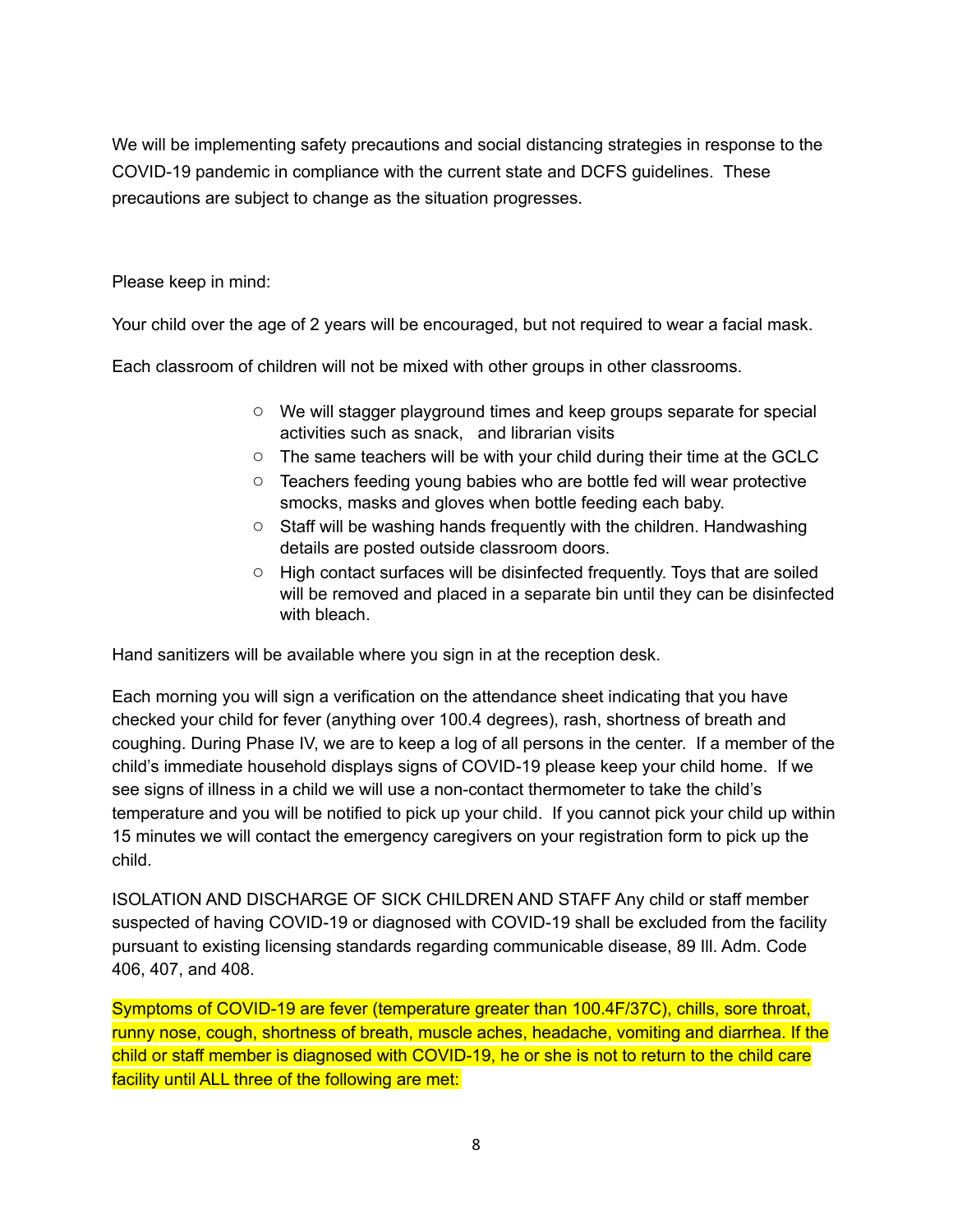• Individual is free from fever without the use of fever-reducing medications for at least 72 hours.

• Individual's symptoms, including cough, have improved.

• It has been at least 10 days since the onset of the individual's illness. If the child or staff member has symptoms of COVID-19 and it is subsequently determined by a medical provider that the individual likely does not have a COVID-19 infection, the child or staff member can return to day care if the following is met:

• No fever for 72 hours without the use of fever reducing medications (fever is temperature greater than 100.4F/37C) • Negative test for COVID-19 or; A note from a medical provider documenting no clinical suspicion of COVID-19 infection.